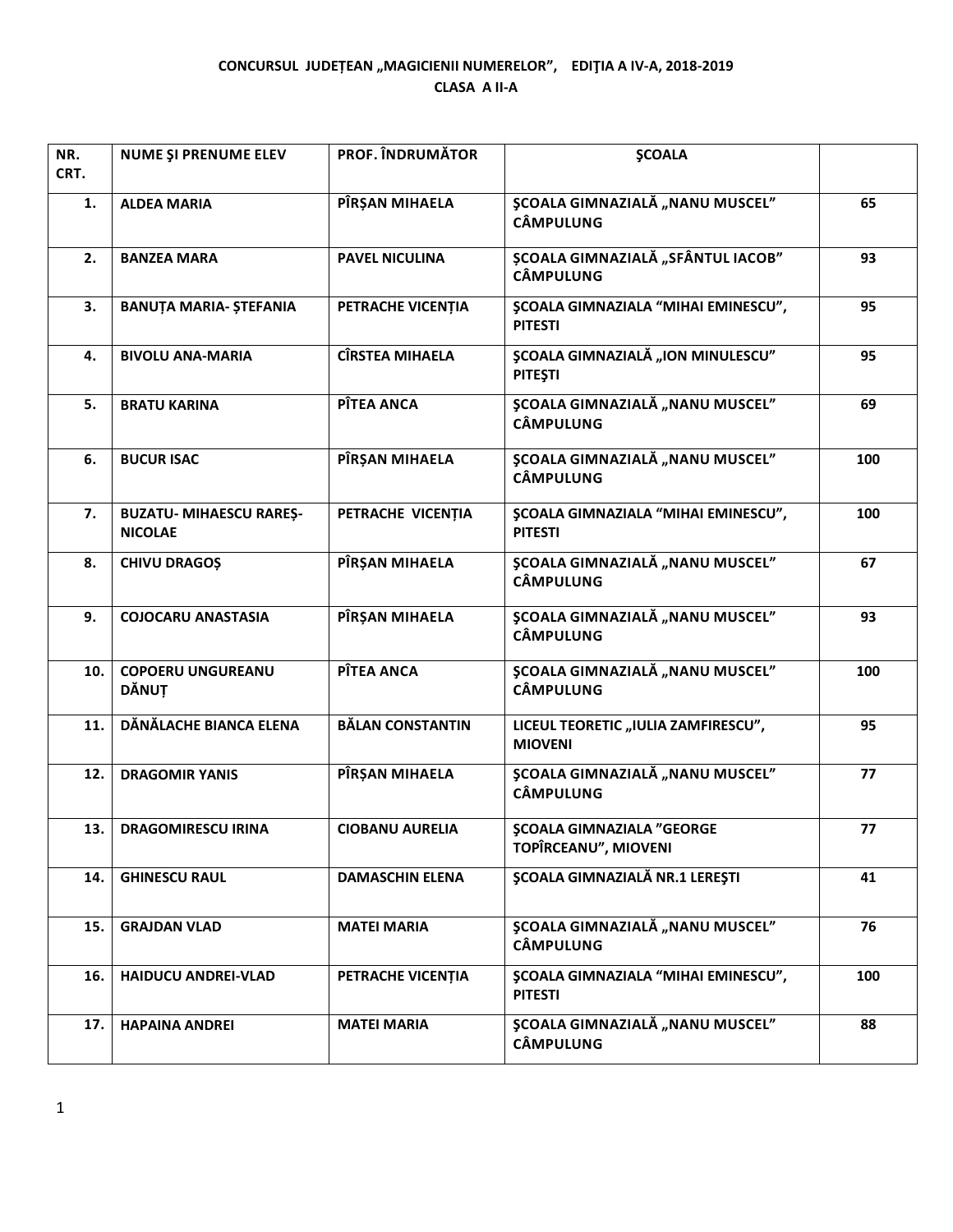| 18. | <b>IONESCU EVA MARIA</b>      | <b>BĂLAN CONSTANTIN</b> | LICEUL TEORETIC "IULIA ZAMFIRESCU",<br><b>MIOVENI</b>         | 85 |
|-----|-------------------------------|-------------------------|---------------------------------------------------------------|----|
| 19. | <b>JUGUREANU MIHAI</b>        | <b>BĂRUȚĂ MIRELA</b>    | <b>ȘCOALA GIMNAZIALĂ OPREA IORGULESCU</b><br><b>CÂMPULUNG</b> | 21 |
| 20. | <b>LEMNARU BOGDAN</b>         | <b>MATEI MARIA</b>      | <b>ȘCOALA GIMNAZIALĂ "NANU MUSCEL"</b><br><b>CÂMPULUNG</b>    | 95 |
| 21. | <b>MACOVEI ALEXANDRU</b>      | <b>MATEI MARIA</b>      | <b>ȘCOALA GIMNAZIALĂ "NANU MUSCEL"</b><br><b>CÂMPULUNG</b>    | 57 |
| 22. | <b>MANEA ALEXIA</b>           | PÎRŞAN MIHAELA          | <b>ȘCOALA GIMNAZIALĂ "NANU MUSCEL"</b><br><b>CÂMPULUNG</b>    | 62 |
| 23. | <b>MITU MATEI</b>             | PÎTEA ANCA              | ȘCOALA GIMNAZIALĂ "NANU MUSCEL"<br><b>CÂMPULUNG</b>           | 75 |
| 24. | MÎNGÎȚĂ BEATRICE MIHAELA      | <b>BĂRUTĂ MIRELA</b>    | <b>ȘCOALA GIMNAZIALĂ OPREA IORGULESCU</b><br><b>CÂMPULUNG</b> | 80 |
| 25. | <b>MOTESCU DAVID</b>          | <b>CIOBANU AURELIA</b>  | <b>ŞCOALA GIMNAZIALA "GEORGE</b><br>TOPÎRCEANU", MIOVENI      | 36 |
| 26. | <b>MOTOC AMALIA</b>           | <b>DAMASCHIN ELENA</b>  | <b>ŞCOALA GIMNAZIALĂ NR.1 LEREȘTI</b>                         | 98 |
| 27. | <b>NASTA YANNIS</b>           | <b>CÎRSTEA MIHAELA</b>  | <b>ȘCOALA GIMNAZIALĂ "ION MINULESCU"</b><br><b>PITEȘTI</b>    | 85 |
| 28. | NEAȚĂ VLAD                    | <b>BUCȘAN LUMINIȚA</b>  | ȘCOALA GIMNAZIALĂ "NICOLAE IORGA"<br><b>PITEȘTI</b>           | 93 |
| 29. | <b>NECULA DANIEL</b>          | <b>DAMASCHIN ELENA</b>  | <b>ȘCOALA GIMNAZIALĂ NR.1 LEREȘTI</b>                         | 77 |
| 30. | <b>OLTEANU ERIKA</b>          | <b>DAMASCHIN ELENA</b>  | <b>ŞCOALA GIMNAZIALĂ NR.1 LEREȘTI</b>                         | 48 |
| 31. | PÎRVULESCU DAVID PETRIŞOR     | <b>VIŞAN NICULINA</b>   | <b>ŞCOALA GIMNAZIALA "MIHAI EMINESCU",</b><br><b>PITESTI</b>  | 56 |
| 32. | POPESCU BIANCA                | PIRŞAN MIHAELA          | ȘCOALA GIMNAZIALĂ "NANU MUSCEL"<br>CÂMPULUNG                  | 58 |
| 33. | <b>RĂDUCANU ROBERT</b>        | <b>BUCȘAN LUMINIȚA</b>  | ȘCOALA GIMNAZIALĂ "NICOLAE IORGA"<br><b>PITEȘTI</b>           | 90 |
| 34. | <b>ROANA MADALIN</b>          | <b>VIȘAN NICULINA</b>   | <b>ȘCOALA GIMNAZIALA "MIHAI EMINESCU",</b><br><b>PITESTI</b>  | 67 |
| 35. | <b>SLAVITESCU OANA REBECA</b> | PETRACHE VICENTIA       | <b>ŞCOALA GIMNAZIALA "MIHAI EMINESCU",</b><br><b>PITESTI</b>  | 89 |
| 36. | <b>STANCU MIHAI</b>           | <b>BĂRUȚĂ MIRELA</b>    | <b>ȘCOALA GIMNAZIALĂ OPREA IORGULESCU</b><br><b>CÂMPULUNG</b> | 25 |
| 37. | <b>ȘUȘALĂ VASILESCU RAREȘ</b> | <b>BUCȘAN LUMINIȚA</b>  | ȘCOALA GIMNAZIALĂ "NICOLAE IORGA"<br><b>PITEȘTI</b>           | 85 |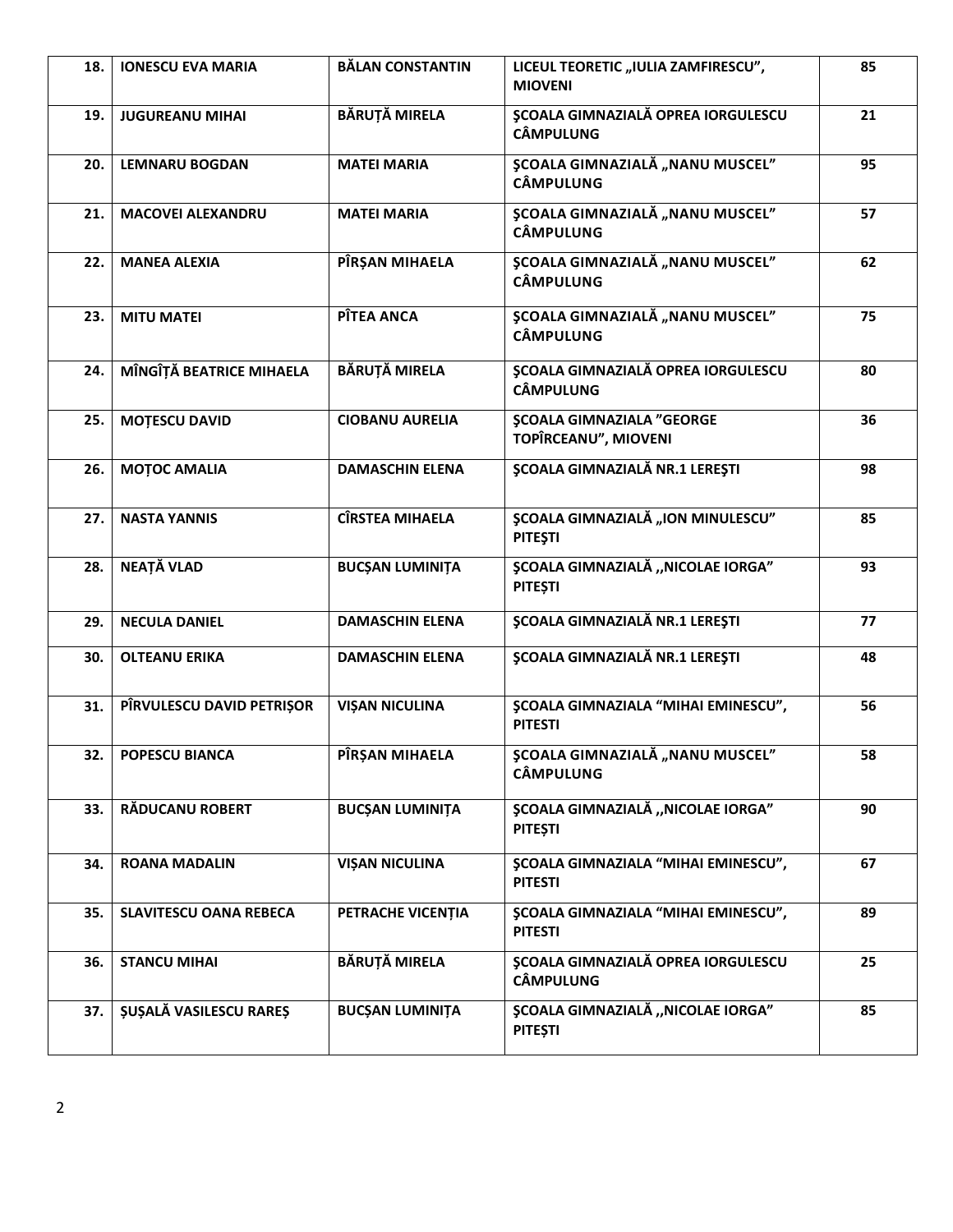| 38. | <b>TUDOR DENIS</b> | PÎTEA ANCA             | <b>SCOALA GIMNAZIALĂ "NANU MUSCEL"</b><br>CÂMPULUNG | 100 |
|-----|--------------------|------------------------|-----------------------------------------------------|-----|
| 39. | VULPOIU MĂDĂLINA   | <b>DAMASCHIN ELENA</b> | SCOALA GIMNAZIALĂ NR.1 LEREȘTI                      | 94  |

## CONCURSUL JUDEȚEAN "MAGICIENII NUMERELOR", EDIȚIA A IV-A, 2018-2019 **CLASA A III-A**

| NR.<br>CRT. | <b>NUME ȘI PRENUME ELEV</b>      | <b>PROF. ÎNDRUMĂTOR</b>                        | <b>SCOALA</b>                                                         |     |
|-------------|----------------------------------|------------------------------------------------|-----------------------------------------------------------------------|-----|
| 1.          | <b>ABAGIU LEONARD</b>            | <b>STEFAN VERONICA</b><br><b>MARINELA</b>      | <b>ŞCOALA GIMNAZIALA "MIHAI EMINESCU",</b><br><b>PITESTI</b>          | 90  |
| 2.          | <b>ALEXANDRU IULIA</b>           | <b>HERNEST FILICA</b>                          | ȘCOALA GIMNAZIALĂ MIRCEA CEL BATRAN,<br><b>CURTEA DE ARGES</b>        | 75  |
| 3.          | <b>ANGHEL RARES</b>              | <b>NEACȘU TOMIȚĂ</b>                           | <b>ȘCOALA GIMNAZIALĂ "NANU MUSCEL"</b><br><b>CÂMPULUNG</b>            | 40  |
| 4.          | <b>BALTAG DIACONU ANA MARIA</b>  | <b>HERNEST FILICA</b>                          | ȘCOALA GIMNAZIALĂ MIRCEA CEL BATRAN,<br><b>CURTEA DE ARGES</b>        | 100 |
| 5.          | <b>BERECHET FLORIN SEBASTIAN</b> | <b>STEFAN VERONICA</b><br><b>MARINELA</b>      | <b>ŞCOALA GIMNAZIALA "MIHAI EMINESCU",</b><br><b>PITESTI</b>          | 90  |
| 6.          | <b>BICAN MATEI</b>               | <b>SPIRIDON ANICUTA</b>                        | ȘCOALA GIMNAZIALĂ MIRCEA CEL BATRAN,<br><b>CURTEA DE ARGES</b>        | 50  |
| 7.          | <b>BIVOLU EMANUEL</b>            | <b>ACHIMOIU JENI</b>                           | <b>ȘCOALA GIMNAZIALĂ "ION MINULESCU"</b><br><b>PITESTI</b>            | 100 |
| 8.          | <b>BLOJ RAUL-MIHAI</b>           | <b>BRĂGĂREA CRISTINA</b><br><b>STAN MIHAIL</b> | <b>ȘCOALA GIMNAZIALĂ THEODOR AMAN,</b><br><b>CÂMPULUNG</b>            | 60  |
| 9.          | <b>BURCEA MARIA</b>              | <b>BRICEAG ADRIANA</b>                         | <b>ȘCOALA GIMNAZIALĂ "MIRCEA ELIADE" PITE</b><br><b>STI</b>           | 100 |
| 10.         | <b>CANTEMIR MIHAI</b>            | <b>HERNEST FILICA</b>                          | <b>ȘCOALA GIMNAZIALĂ MIRCEA CEL BATRAN,</b><br><b>CURTEA DE ARGES</b> | 100 |
| 11.         | <b>CLADOVEANU DARIA</b>          | <b>BRICEAG ADRIANA</b>                         | ȘCOALA GIMNAZIALĂ "MIRCEA ELIADE"<br>PITE ȘTI                         | 100 |
| 12.         | <b>COARNĂ GEORGIANA</b>          | <b>ACHIMOIU JENI</b>                           | <b>\$COALA GIMNAZIALĂ "ION MINULESCU"</b><br><b>PITESTI</b>           | 70  |
| 13.         | <b>DILIRICI RAREŞ</b>            | NEACȘU TOMIȚĂ                                  | <b>ȘCOALA GIMNAZIALĂ "NANU MUSCEL"</b><br><b>CÂMPULUNG</b>            | 20  |
| 14.         | <b>DRAGOMIR KARISIA</b>          | <b>ACHIMOIU JENI</b>                           | <b>ȘCOALA GIMNAZIALĂ "ION MINULESCU"</b><br><b>PITEȘTI</b>            | 50  |
| 15.         | <b>DUCU ȘTEFAN</b>               | <b>HERNEST FILICA</b>                          | <b>ȘCOALA GIMNAZIALĂ "MIRCEA CEL</b><br>BĂTRÂN", CURTEA DE ARGES      | 60  |
| 16.         | <b>DULBAN ANDREI</b>             | NEACȘU TOMIȚĂ                                  | <b>ȘCOALA GIMNAZIALĂ "NANU MUSCEL"</b><br><b>CÂMPULUNG</b>            | 65  |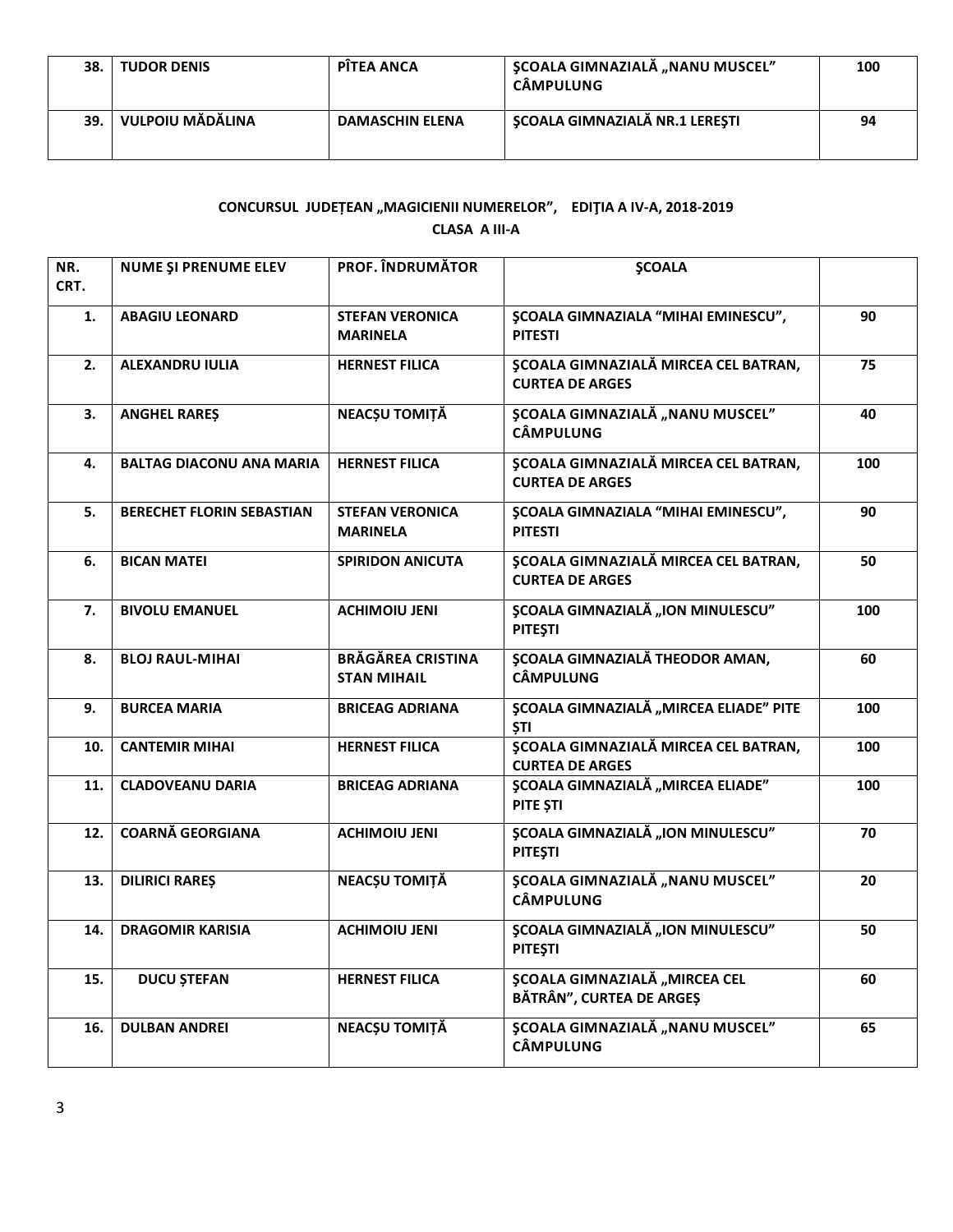| 17. | <b>DUMITRESCU DAVID</b>                    | <b>STANCU JANINA</b>                           | ȘCOALA GIMNAZIALĂ "N. IORGA", PITEȘTI                            | 75            |
|-----|--------------------------------------------|------------------------------------------------|------------------------------------------------------------------|---------------|
| 18. | <b>ENARU IONUT MATEI</b>                   | STEFĂNESCU LILIANA                             | <b>ȘCOALA GIMNAZIALĂ NR. 1 BUGHEA DE JOS</b>                     | 60            |
| 19. | <b>GEORGESCU YANIS</b>                     | <b>HERNEST FILICA</b>                          | <b>SCOALA GIMNAZIALĂ "MIRCEA CEL</b><br>BĂTRÂN", CURTEA DE ARGEȘ | 100           |
| 20. | <b>ILIE RAREȘ CONSTANTIN</b>               | <b>SPIRIDON ANICUTA</b>                        | <b>ȘCOALA GIMNAZIALĂ "MIRCEA CEL</b><br>BĂTRÂN", CURTEA DE ARGEȘ | 70            |
| 21. | <b>IORGOVEANU ALEXANDRU</b>                | <b>STANCU JANINA</b>                           | ȘCOALA GIMNAZIALĂ "N. IORGA", PITEȘTI                            | 100           |
| 22. | <b>IUGOIU SARA</b>                         | NEACȘU TOMIȚĂ                                  | ȘCOALA GIMNAZIALĂ "NANU MUSCEL"<br><b>CÂMPULUNG</b>              | 35            |
| 23. | <b>LELESCU DARIUS</b>                      | <b>STANCU JANINA</b>                           | ȘCOALA GIMNAZIALĂ "N. IORGA", PITEȘTI                            | 100           |
| 24. | <b>MANOLACHE MIHAI</b>                     | NEACȘU TOMIȚĂ                                  | <b>ȘCOALA GIMNAZIALĂ "NANU MUSCEL"</b><br><b>CÂMPULUNG</b>       | 35            |
| 25. | <b>MANTU RADU-GEORGE</b>                   | <b>SPIRIDON ANICUTA</b>                        | <b>SCOALA GIMNAZIALĂ "MIRCEA CEL</b><br>BĂTRÂN", CURTEA DE ARGES | 98            |
| 26. | <b>MAREȘ IOANA ANDREEA</b>                 | <b>MUSCALU LUCIANA</b><br><b>ELENA</b>         | <b>ȘCOALA GIMNAZIALĂ VOINEȘTI</b>                                | <b>ABSENT</b> |
| 27. | <b>MOISESCU TEODOR- IOAN</b>               | <b>SPIRIDON ANICUTA</b>                        | <b>ȘCOALA GIMNAZIALĂ "MIRCEA CEL</b><br>BĂTRÂN", CURTEA DE ARGEȘ | 100           |
| 28. | <b>MUȘETOIU DARIA</b>                      | NEACȘU TOMIȚĂ                                  | <b>ȘCOALA GIMNAZIALĂ "NANU MUSCEL"</b><br><b>CÂMPULUNG</b>       | 55            |
| 29. | <b>NAE IANIS ȘTEFAN</b>                    | <b>NEN MONICA</b>                              | <b>ŞCOALA GIMNAZIALA "MIHAI EMINESCU",</b><br><b>PITESTI</b>     | <b>ABSENT</b> |
| 30. | <b>PESCARU THEODOR</b>                     | <b>BRĂGĂREA CRISTINA</b><br><b>STAN MIHAIL</b> | <b>ȘCOALA GIMNAZIALĂ THEODOR AMAN,</b><br><b>CÂMPULUNG</b>       | 95            |
| 31. | <b>PAUN MATEI</b>                          | <b>BOTIRCA LUMINITA</b>                        | ȘCOALA GIMNAZIALĂ "TUDOR<br>VLADIMIRESCU", PITEȘTI               | 95            |
| 32. | <b>RADU IOANA</b>                          | <b>HERNEST FILICA</b>                          | <b>ȘCOALA GIMNAZIALĂ "MIRCEA CEL</b><br>BĂTRÂN", CURTEA DE ARGEȘ | 75            |
| 33. | RĂDULESCU ANDREI-<br><b>MARIAN</b>         | <b>BRĂGĂREA CRISTINA</b><br><b>STAN MIHAIL</b> | <b>ȘCOALA GIMNAZIALĂ THEODOR AMAN,</b><br><b>CÂMPULUNG</b>       | 70            |
| 34. | RĂDULESCU VLAD-ANDREI                      | <b>SPIRIDON ANICUTA</b>                        | <b>ȘCOALA GIMNAZIALĂ "MIRCEA CEL</b><br>BĂTRÂN", CURTEA DE ARGES | 100           |
| 35. | <b>RISTEA DARIUS</b>                       | <b>BOTIRCA LUMINITA</b>                        | <b>ȘCOALA GIMNAZIALĂ "TUDOR</b><br><b>VLADIMIRESCU", PITEȘTI</b> | 100           |
| 36. | <b>SOARE ALEXANDRA</b><br><b>EMANUELA</b>  | NEACȘU TOMIȚĂ                                  | <b>ȘCOALA GIMNAZIALĂ "NANU MUSCEL"</b><br><b>CÂMPULUNG</b>       | 35            |
| 37. | <b>STEFAN ADELIN-</b><br><b>CONSTANTIN</b> | <b>SPIRIDON ANICUTA</b>                        | <b>ȘCOALA GIMNAZIALĂ "MIRCEA CEL</b><br>BĂTRÂN", CURTEA DE ARGEȘ | 85            |
| 38. | <b>TAHIŞ ALBERT</b>                        | <b>MATEI ANDREEA</b>                           | <b>SCOALA GIMNAZIALA "MIHAI EMINESCU",</b><br><b>PITESTI</b>     | 90            |
| 39. | TAHIŞ LUCA                                 | <b>MATEI ANDREEA</b>                           | <b>ŞCOALA GIMNAZIALA "MIHAI EMINESCU",</b><br><b>PITESTI</b>     | 100           |
| 40. | TÎROIU THEODOR-ALEXANDRU                   | <b>HERNEST FILICA</b>                          | <b>ȘCOALA GIMNAZIALĂ "MIRCEA CEL</b><br>BĂTRÂN", CURTEA DE ARGEȘ | 95            |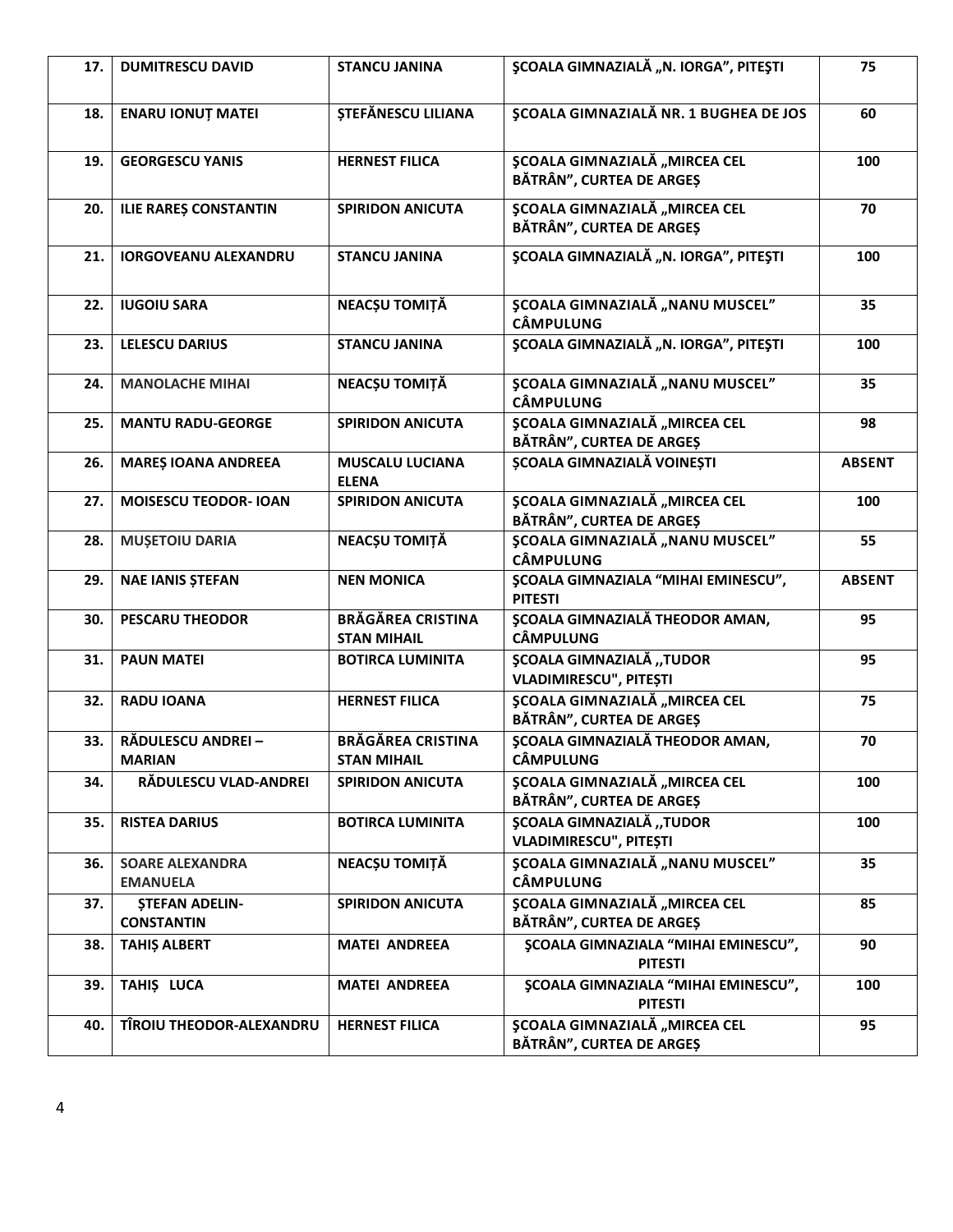| 41. I | <b>VLADAU DAVID</b>            | <b>BOTIRCA LUMINITA</b> | <b>SCOALA GIMNAZIALĂ "TUDOR</b><br><b>VLADIMIRESCU", PITESTI</b> | <b>ABSENT</b> |
|-------|--------------------------------|-------------------------|------------------------------------------------------------------|---------------|
| 42.   | <b>ZÁVOIANU EDUARD GABRIEL</b> | <b>STANCU JANINA</b>    | ȘCOALA GIMNAZIALĂ "N. IORGA", PITEȘTI                            | 90            |
| 43.   | ZORZOANĂ ELIZA                 | <b>BRICEAG ADRIANA</b>  | <b>ȘCOALA GIMNAZIALĂ "MIRCEA ELIADE" PITE</b><br><b>STI</b>      | 55            |

## CONCURSUL JUDEȚEAN,, MAGICIENII NUMERELOR", EDIȚIA A IV-A, 2018-2019 **CLASA A IV-A**

| NR.<br>CRT. | NUME ȘI PRENUME ELEV                        | <b>PROF. ÎNDRUMĂTOR</b>                   | <b>SCOALA</b>                                                      |               |
|-------------|---------------------------------------------|-------------------------------------------|--------------------------------------------------------------------|---------------|
| 1.          | <b>ACHIMOIU ALEXANDRU</b>                   | <b>SANDU ILEANA</b>                       | <b>ȘCOALA GIMNAZIALĂ "BASARAB I"- CURTEA</b><br><b>DE ARGES</b>    | 80            |
| 2.          | <b>BADEA ERICK</b>                          | <b>STOICA FILOFTEIA</b><br><b>DANIELA</b> | LICEUL TEORETIC "IULIA ZAMFIRESCU",<br><b>MIOVENI</b>              | 75            |
| 3.          | <b>BOMBOȘI C. ANA-MARIA</b>                 | <b>POPESCU DANIELA</b>                    | <b>COLEGIUL NATIONAL PEDAGOGIC "CAROL I"</b><br><b>CÂMPULUNG</b>   | 75            |
| 4.          | <b>BUGHEANU I. RUXANDRA</b><br><b>ELENA</b> | <b>POPESCU DANIELA</b>                    | <b>COLEGIUL NATIONAL PEDAGOGIC "CAROL I"</b><br><b>CÂMPULUNG</b>   | 70            |
| 5.          | <b>BUSIOC GABRIELA ȘTEFANIA</b>             | <b>VLAD ALINA</b>                         | <b>ȘCOALA GIMNAZIALĂ"C.D. ARICESCU"</b><br><b>CÂMPULUNG</b>        | 25            |
| 6.          | <b>BUTOI VALENTIN</b>                       | <b>VLAD ALINA</b>                         | <b>SCOALA GIMNAZIALĂ"C.D. ARICESCU"</b><br><b>CÂMPULUNG</b>        | 20            |
| 7.          | <b>CAFTALIU TEODOR</b>                      | <b>STOICA FILOFTEIA</b><br><b>DANIELA</b> | LICEUL TEORETIC "IULIA ZAMFIRESCU",<br><b>MIOVENI</b>              | 100           |
| 8.          | <b>CĂTOIU TEODOR</b>                        | RĂUȚĂ DANIELA- ANA                        | <b>ȘCOALA GIMNAZIALĂ "IOSIF CATRINESCU"</b><br><b>DRAGOSLAVELE</b> | 25            |
| 9.          | <b>CHIVOCI ROBERT</b>                       | <b>CALANGIU ELENA</b>                     | <b>ȘCOALA GIMNAZIALĂ "NANU MUSCEL"</b><br><b>CÂMPULUNG</b>         | <b>ABSENT</b> |
| 10.         | <b>CORCODEL LAVINIA</b>                     | <b>CALANGIU ELENA</b>                     | <b>ȘCOALA GIMNAZIALĂ "NANU MUSCEL"</b><br><b>CÂMPULUNG</b>         | <b>ABSENT</b> |
| 11.         | <b>CORNĂȚEANU IULIA</b>                     | <b>BRĂGĂREA MARIANA</b>                   | <b>ȘCOALA GIMNAZIALĂ "NANU MUSCEL"</b><br><b>CÂMPULUNG</b>         | <b>ABSENT</b> |
| 12.         | <b>DUTĂ RADU</b>                            | <b>BRĂGĂREA MARIANA</b>                   | <b>ȘCOALA GIMNAZIALĂ "NANU MUSCEL"</b><br><b>CÂMPULUNG</b>         | <b>ABSENT</b> |
| 13.         | <b>ENACHE VLAD</b>                          | <b>BRĂGĂREA MARIANA</b>                   | <b>SCOALA GIMNAZIALĂ "NANU MUSCEL"</b><br><b>CÂMPULUNG</b>         | <b>ABSENT</b> |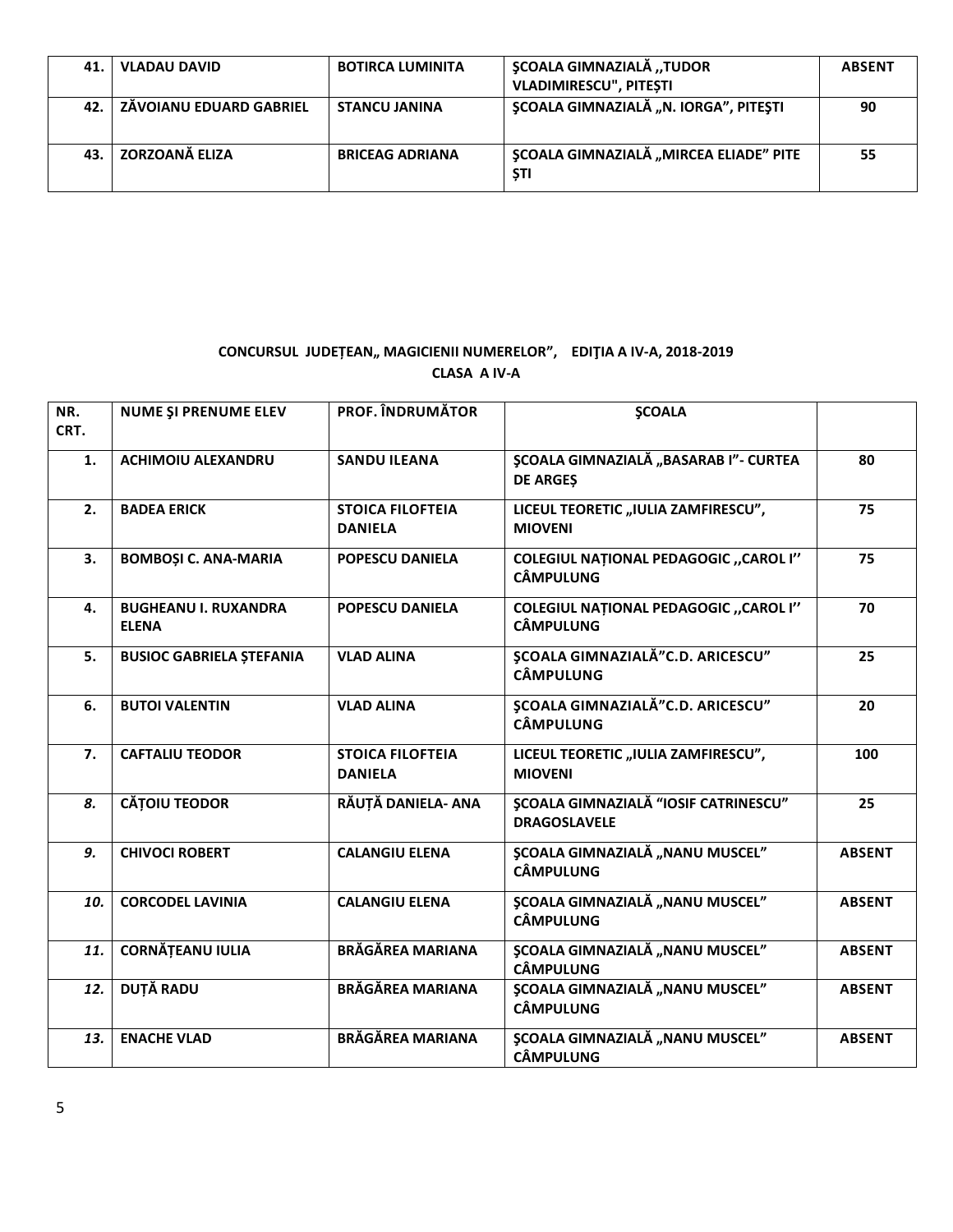| 14. | <b>ENESCU CRISTIAN</b>          | <b>SANDU ILEANA</b>                       | <b>ŞCOALA GIMNAZIALĂ "BASARAB I"-CURTEA</b><br><b>DE ARGES</b>   | 50            |
|-----|---------------------------------|-------------------------------------------|------------------------------------------------------------------|---------------|
| 15. | GÂLCĂ ALEXANDRU                 | <b>BRĂGĂREA MARIANA</b>                   | <b>ȘCOALA GIMNAZIALĂ "NANU MUSCEL"</b><br><b>CÂMPULUNG</b>       | 65            |
| 16. | <b>GRIGORE ECATERINA</b>        | <b>BONCOI DANIELA</b>                     | <b>SCOALA GIMNAZIALĂ "NANU MUSCEL"</b><br><b>CÂMPULUNG</b>       | 40            |
| 17. | <b>ILINCA MARIA</b>             | <b>CĂLINESCU IONELA</b>                   | <b>ȘCOALA GIMNAZIALĂ OPREA IORGULESCU</b><br><b>CÂMPULUNG</b>    | 75            |
| 18. | <b>IONESCU IOAN</b>             | <b>STOICA FILOFTEIA</b><br><b>DANIELA</b> | LICEUL TEORETIC "IULIA ZAMFIRESCU",<br><b>MIOVENI</b>            | 100           |
| 19. | <b>IOSIFESCU ALEXANDRU</b>      | <b>SANDU ILEANA</b>                       | <b>ȘCOALA GIMNAZIALĂ "BASARAB I"-CURTEA</b><br><b>DE ARGES</b>   | 75            |
| 20. | <b>IVAN N. LAURENȚIU GEORGE</b> | <b>POPESCU DANIELA</b>                    | <b>COLEGIUL NATIONAL PEDAGOGIC "CAROL I"</b><br><b>CÂMPULUNG</b> | 35            |
| 21. | <b>IVAȘCU R.ȘERBAN IONUT</b>    | <b>POPESCU DANIELA</b>                    | <b>COLEGIUL NATIONAL PEDAGOGIC "CAROL I"</b><br><b>CÂMPULUNG</b> | 100           |
| 22. | LIVEZEANU ȘERBAN                | <b>BRĂGĂREA MARIANA</b>                   | <b>ȘCOALA GIMNAZIALĂ "NANU MUSCEL"</b><br><b>CÂMPULUNG</b>       | 50            |
| 23. | <b>MANDA EVELINA</b>            | <b>NICOLAE MARIANA</b>                    | <b>SCOALA GIMNAZIALĂ "MIRCEA ELIADE"</b><br><b>PITESTI</b>       | 65            |
| 24. | <b>MANOLE V. RARES - VASILE</b> | <b>POPESCU DANIELA</b>                    | <b>COLEGIUL NATIONAL PEDAGOGIC "CAROL I"</b><br><b>CÂMPULUNG</b> | 55            |
| 25. | <b>MEDAN GEORGE</b>             | <b>BOLOCAN LUMINITA</b>                   | ȘCOALA GIMNAZIALĂ "MIRCEA ELIADE"<br><b>PITESTI</b>              | 100           |
| 26. | MURĂRUȘ VIVIANA                 | <b>CĂLINESCU IONELA</b>                   | <b>ȘCOALA GIMNAZIALĂ OPREA IORGULESCU</b><br><b>CÂMPULUNG</b>    | 75            |
| 27. | <b>NICUT TEODOR</b>             | <b>SANDU ILEANA</b>                       | <b>ŞCOALA GIMNAZIALĂ "BASARAB I"-CURTEA</b><br><b>DE ARGES</b>   | 35            |
| 28. | <b>OANȚĂ ROBERT</b>             | <b>BOLOCAN LUMINITA</b>                   | <b>SCOALA GIMNAZIALĂ "MIRCEA ELIADE"</b><br><b>PITEȘTI</b>       | 55            |
| 29. | <b>OLTEANU MIHAI</b>            | <b>COJOCARU RELUTA</b>                    | <b>ŞCOALA GIMNAZIALĂ NR.1 LEREȘTI</b>                            | 100           |
| 30. | PANAIT ANASTASIA                | <b>BONCOI DANIELA</b>                     | <b>\$COALA GIMNAZIALĂ "NANU MUSCEL"</b><br><b>CÂMPULUNG</b>      | <b>ABSENT</b> |
| 31. | PĂTRAȘCU ȘTEFANIA               | <b>STOICA FILOFTEIA</b><br><b>DANIELA</b> | LICEUL TEORETIC "IULIA ZAMFIRESCU",<br><b>MIOVENI</b>            | 75            |
| 32. | PRIBOIANU RALUCA                | <b>CĂLINESCU IONELA</b>                   | <b>\$COALA GIMNAZIALĂ "OPREA IORGULESCU"</b><br><b>CÂMPULUNG</b> | 75            |
| 33. | <b>RADU ȘTEFAN</b>              | <b>BRĂGĂREA MARIANA</b>                   | <b>ȘCOALA GIMNAZIALĂ "NANU MUSCEL"</b><br><b>CÂMPULUNG</b>       | 75            |
| 34. | RĂDICI ALEXIA                   | <b>VLAD ALINA</b>                         | ȘCOALA GIMNAZIALĂ "C.D. ARICESCU"<br><b>CÂMPULUNG</b>            | 50            |
| 35. | RĂUȚĂ ALEXANDRA                 | RĂUȚĂ DANIELA- ANA                        | <b>ȘCOALA GIMNAZIALĂ "IOSIF CATRINESCU"</b><br>,DRAGOSLAVELE     | 40            |
| 36. | <b>SANDU C. CRISTIAN MARIUS</b> | POPESCU DANIELA                           | <b>COLEGIUL NAȚIONAL PEDAGOGIC "CAROL I"</b><br><b>CÂMPULUNG</b> | 70            |
| 37. | <b>SANDU MATEI ȘTEFAN</b>       | <b>STOICA FILOFTEIA</b><br><b>DANIELA</b> | LICEUL TEORETIC "IULIA ZAMFIRESCU",<br><b>MIOVENI</b>            | 100           |